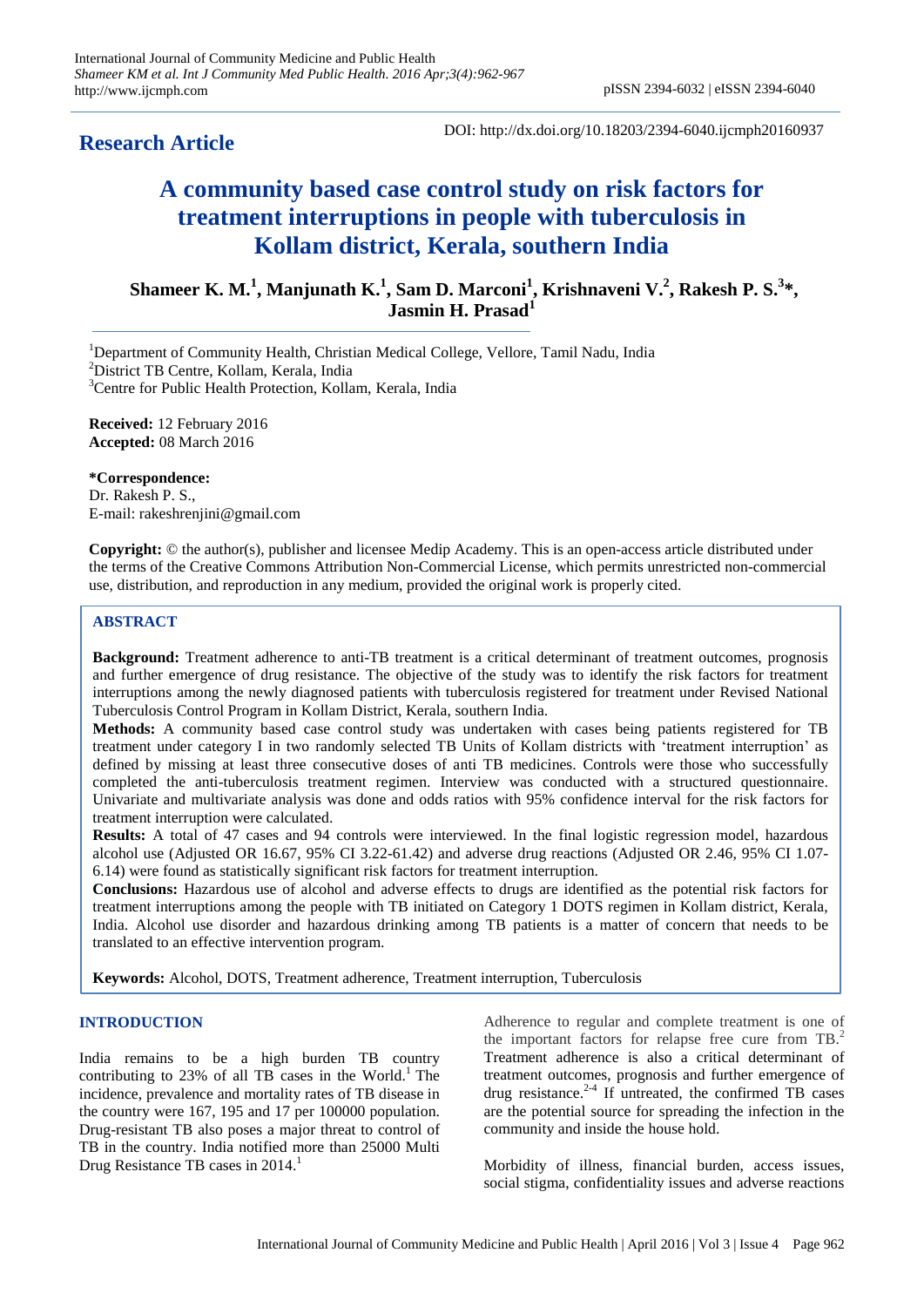to drugs often makes TB care a complex issue and these factors often determine patient's adherence to TB treatment.5,6 The Directly Observed Short course Strategy (DOTS) using a thrice weekly regimen for six months has been the backbone of country's TB programmes for last two decades. The Direct Observation of Treatment (DOT) is an important component of the strategy and is an attempt to improve adherence by active monitoring and recording of the consumption of each and every drug dose by an 'observer' acceptable to the patient and the health system.

Kerala, the southernmost state in India, has achieved near universal literacy and many of the maternal and child health indicators comparable to countries with more advanced economies. Health coverage indicators of the state are promising. Health seeking and access to service are high. $<sup>7</sup>$  Kerala is implementing RNTCP since 1998. It</sup> is estimated to have a relatively low TB burden compared to other parts of the country.<sup>8</sup> Despite the strong administrative and interventional strategies by Government and other various agencies, in Kerala, the lost to follow up rate for new smear positive (NSP) cases was five percent and which is constant over the years.

The objective of the study was to identify the risk factors for treatment interruptions among the newly diagnosed patients with tuberculosis registered for treatment under category I of RNTCP (Revised National Tuberculosis Control Program) in Kollam District. The results of this study would help the policy makers and the program managers to understand the reasons for treatment interruptions and to tailor the treatment support mechanism to people with TB in ensuring adherence in Kerala State.

# **METHODS**

Kollam district, located in the south west cost of Kerala has a population of 2.6 million. Kollam district represents the state in terrain, population characteristics and health care service delivery. The district examined 278 presumptive TB cases and had notified 38 new smear positive cases per 10000 populations in 2014.

A community based case control study was undertaken with cases being patients registered for TB treatment under category I in two (out of five) randomly selected TB Units of Kollam districts from October 2014 to June 2015 ( $4^{\text{th}}$  quarter 2014 to  $3^{\text{rd}}$  quarter 2015), with "treatment interruption" as defined by missing at least three consecutive doses of anti TB medicines. Controls were randomly selected from the list of patients registered for TB treatment under Category I in the same TUs during October 2014 to June 2015 and who successfully completed the anti-tuberculosis treatment regimen for specified period of time without any documented treatment interruptions. Patients who were "transferred out" or "transferred in" from other districts or

States and patients who were not on DOT under RNTCP were not included in the study.

With two controls per cases, an alpha error of 5%, power of 80 %, an anticipated odds ratio of 2.5 and the proportions of controls with hazard alcoholism as 20%, the sample size was calculated as 40 cases and 80 controls. An additional 20% was added to the sample size to deal with non-response.

Training was given to all Multi- purpose health workers of the study area to immediately report anybody on Category I TB treatment that missed three consecutive doses of anti TB medications. DOT providers of the area were sensitised for the same. The investigators visited the primary health centres of the area fortnightly and verified all TB treatment cards to identify cases. The multipurpose workers, DOT providers and Senior Treatment Supervisors used to do "default retrieval" actions as routine.

Data was collected by interviewing the cases and controls by the Principal Investigator at their houses, using a structured questionnaire. The questionnaire was developed based on literature review, group consensus and expert opinions. The questionnaire was translated to local language (Malayalam) and was back translated to check for consistency. It was pilot tested before use. Each interview lasted for about 30 minutes. Precautions were taken to ensure privacy during the interview. The study protocol was approved by the Institutional Review Board of Christian Medical College, Vellore. A verbal consent was obtained before visiting patient's house. A written informed consent was obtained by the investigator by visiting the patient"s home.

Questionnaire included the demographic details, adverse drug reactions, social and family support (disclosed TB status with family members, most supporting person during treatment period, support from the family member towards treatment), personal habits of participants (tobacco, alcohol, substance abuse) , factors related to health system (selection of DOT provider, convenience, distance to nearest Peripheral Health Institutions, initial counselling, conflicts with DOT provider), social stigma perceived by patients (social stigma scale used by the World Health Organisation for a study among TB patients)<sup>9</sup> and details of alcohol use. The Alcohol Use Disorders Identification Test (AUDIT) Questionnaire was used to classify drinking habits and a cut off score of 8 or above was considered as hazardous drinking.<sup>10</sup> Variables measuring stigma were recorded on a 5-point Liker t scale (0 the highest and 4 the lowest degree of stigma). These variables included: feeling ashamed of having tuberculosis; having to hide tuberculosis diagnosis from others; cost incurred by the long disease duration; isolation due to tuberculosis; able to decide about getting tuberculosis treatment, and the extent to which tuberculosis affects the following: relation with others; work performance; marital relations; family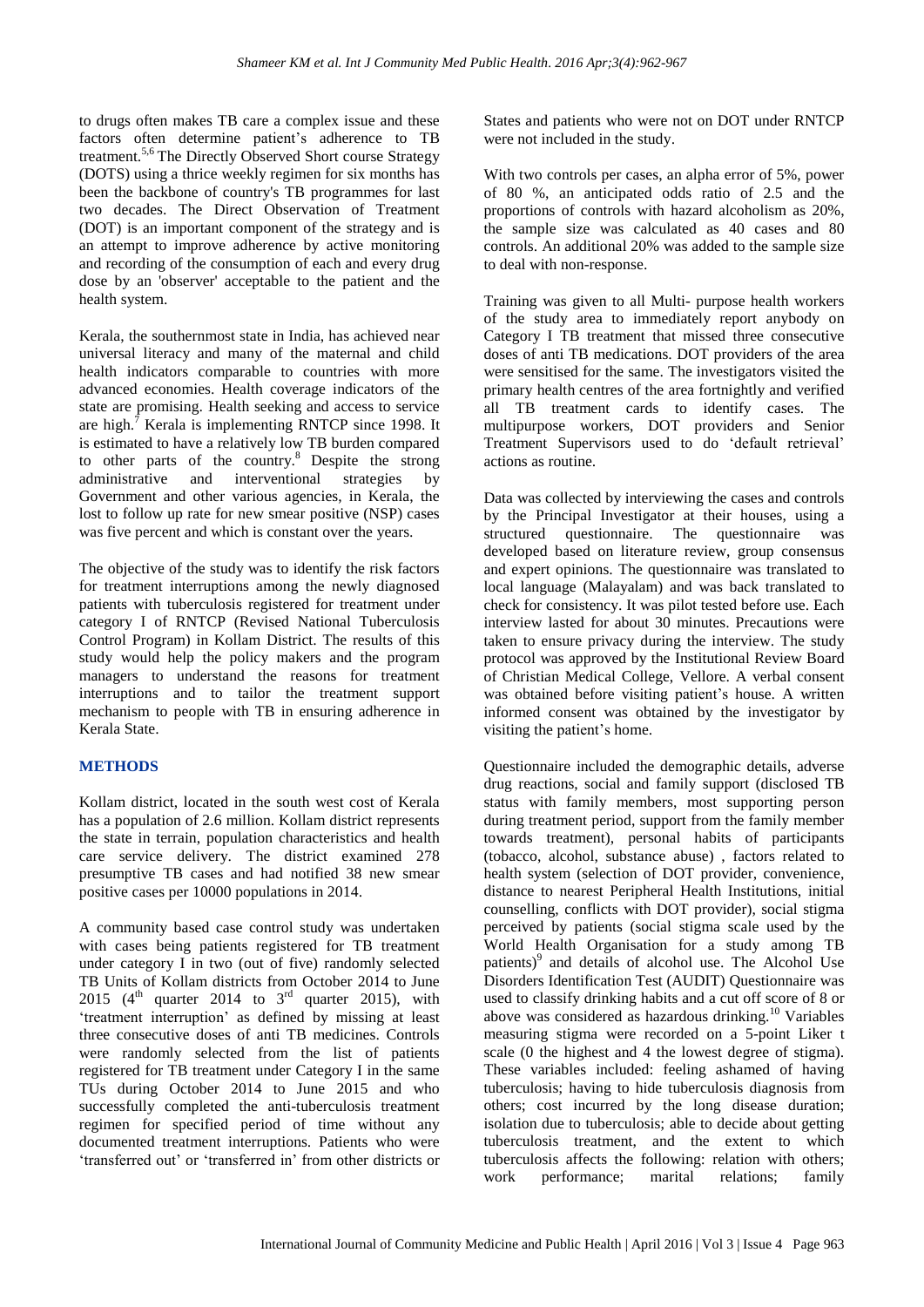responsibilities; chances of marriage; family relations. Socio Economic Status was assessed by modified Kuppuswamy"s scale which considered income, education and occupation.<sup>11</sup>Possible adverse drug reactions of anti- TB drugs as experienced by patients were recorded.

Data entry was done using Epi Info 3.5.1 and data was analyzed using Statistical Package for Social Sciences version 15 (SPSS Inc., Chicago, IL, USA), for Microsoft Windows. Chi square test was used to test difference between proportions. The stigma score was calculated according to guidelines and was categorised taking median of controls as the cut off.<sup>9</sup> Univariate analysis was done to generate an odds ratio and 95% confidence interval for the risk factors for treatment interruption. Risk factors with p values  $\langle 0.1 \rangle$  along with age and gender were included in the multivariate analysis in a back ward conditional step wise logistic regression model.

#### **RESULTS**

During the study period there were a total of 782 patients initiated on category I anti TB treatment under RNTCP in the study area. Of the 50 patient who interrupted the treatment (missed at least three doses) during the study period, two of them moved out of the area and one did not give consent to participate in the study. Thus a total of 47 cases and 94 controls were interviewed.

In the study, 51.1% of cases and 63.8% of controls were above 45 years of age (p 0.151). Among those who interrupted, 38.3% had lower than primary education while the figure was 14.9% among controls (OR 3.54, 95% CI 1.56-8.03). Socio demographic characteristics of the study subjects were shown in Table 1.

Among the cases 80.9% had pulmonary TB while 75.5% among the controls had the same (p 0.521). Adverse drug reactions were reported by 55.3% of cases and 29.8% of controls (OR 2.91, 95% CI 1.41-6.02). Distance to the nearest peripheral health institution was more than two kilo meters for 83% of cases and 63.8% of controls (OR 2.76, 95% CI 1.15-6.58). Details of disease condition, comorbidity, adverse drug reactions and health system related factors were shown in Table 2.

| <b>Characteristics</b> | <b>Category</b>      | Cases $(N=47)$ | Controls $(N=97)$ | p-value | Odds ratio (95% CI) |
|------------------------|----------------------|----------------|-------------------|---------|---------------------|
| Age                    | $<45$ years          | 23 (48.9%)     | 34 (36.2%)        | 0.151   | 1.69                |
|                        | $>45$ years          | 24 (51.1%)     | $60(63.8\%)$      |         | $(0.83 - 3.4)$      |
| Gender                 | Male                 | 38 (80.9%)     | 69 (73.4%)        | 0.332   | 1.53                |
|                        | Female               | 9(19.%1)       | 25(26.6%)         |         | $(0.67 - 3.70)$     |
| Education              | Up to Primary School | 18 (38.3%)     | 14 (14.9%)        | 0.003   | 3.54                |
|                        | Above primary school | 29 (61.7%)     | 80 (85.1%)        |         | $(1.56 - 8.03)$     |
| Occupation             | Nil/Unskilled        | $9(19.1\%)$    | 21 (22.3%)        | 0.821   | 0.82                |
|                        | Others               | 38 (80.9%)     | 73 (77.7%)        |         | $(0.34-1.97)$       |
| Socio-Economic         | Lower                | 43 (91.5%)     | 75 (79.8%)        | 0.094   | 2.72                |
| <b>Status</b>          | Middle               | $4(8.5\%)$     | 19 (20.2%)        |         | $(0.87 - 8.5)$      |

# **Table 1: Socio demographic characteristics of the study participants.**

#### **Table 2: Details of disease condition, adverse drug reactions and health system related factors.**

| <b>Characteristics</b>           | Category              | Cases $(N=47)$ | Controls $(N=94)$ | p value | Odds ratio (95% CI)     |
|----------------------------------|-----------------------|----------------|-------------------|---------|-------------------------|
| Type of TB                       | Pulmonary             | 38 (80.9%)     | 71 (75.5%)        |         | 1.36<br>$(0.57 - 3.25)$ |
|                                  | Extra<br>pulmonary TB | $9(19.1.0\%)$  | 23 (24.5%)        | 0.521   |                         |
| Adverse drug reactions           | Present               | 26 (55.3%)     | 28 (29.8%)        | 0.006   | 2.91                    |
|                                  | Absent                | 21 (44.7%)     | 66 (70.2%)        |         | $(1.41 - 6.02)$         |
|                                  | Received              | 44 (93.6%)     | 88 (93.6%)        | 1.00    | 1.00                    |
| Initial counselling              | Not received          | $3(6.4\%)$     | $6(6.4\%)$        |         | $(0.23 - 4.18)$         |
| Selection of DOT centre          | No                    | $5(10.6\%)$    | $4(4.3\%)$        | 0.161   | 2.67                    |
| after consulting with<br>patient | Yes                   | 42 (89.4%)     | 90 (95.7%)        |         | $(0.68 - 10.48)$        |
| Any Conflict with DOT            | Yes                   | 8 (17.0%)      | $8(8.5\%)$        | 0.167   | 2.20                    |
| provider                         | N <sub>o</sub>        | 39 (83%)       | 86 (91.5%)        |         | $(0.77 - 6.30)$         |
| Distance to nearest PHI          | $>2$ KM               | 39 (83%)       | $60(63.8\%)$      | 0.020   | 2.76                    |
|                                  | $\leq$ 2 KM           | 8(17.0)        | 34 (36.2%)        |         | $(1.15-6.58)$           |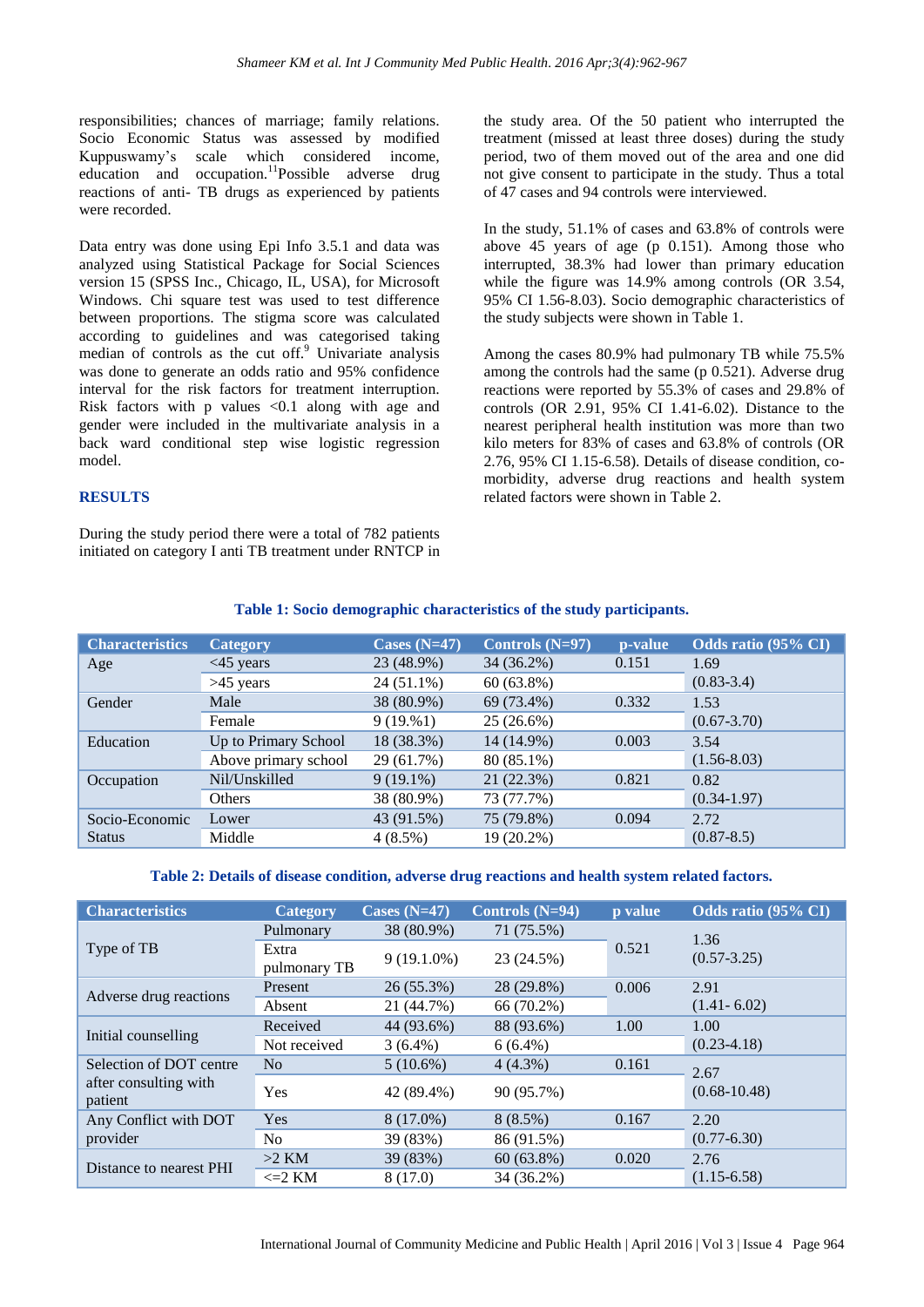| <b>Characteristics</b>  | <b>Category</b>   | Cases $(n=47)$ | Controls $(N=94)$ | p-value | Odds ratio (95% CI) |
|-------------------------|-------------------|----------------|-------------------|---------|---------------------|
| <b>Current Smoker</b>   | Yes               | 15 (31.9%)     | $5(5.3\%)$        | < 0.001 | 8.34 (2.80-24.81)   |
|                         | N <sub>0</sub>    | $32(68.1\%)$   | 89 (94.7%)        |         |                     |
| Alcohol                 | Never used        | 13 (27.7%)     | 52 (55.3%)        |         |                     |
|                         | Non-hazardous use | 17 (36.2%)     | 39 (41.5%)        | 0.211   | $1.74(0.75-4.01)$   |
|                         | Hazardous use     | $17(36.2\%)$   | $3(3.2\%)$        | < 0.001 | $22.67(5.76-89.16)$ |
| <b>Shared TB Status</b> | N <sub>0</sub>    | 10(21.3%)      | $8(8.5\%)$        | 0.058   | $2.90(1.06-7.94)$   |
| with Family             | <b>Yes</b>        | 37 (78.7%)     | 86 (91.5%)        |         |                     |
| <b>Family Support</b>   | Yes               | 39 (83%)       | 83 (88.3%)        | 0.431   | $0.64(0.24-1.73)$   |
|                         | No                | 8(17%)         | 11(11.7%)         |         |                     |
| TB Stigma perceived     | Higher degree     | 35 (74.5%)     | 46 (48.9%)        | 0.004   | $3.04(1.40-6.51)$   |
| by the patient          | Lower degree      | 12 (25.5%)     | 48 (51.1%)        |         |                     |

**Table 3: Factors related to substance abuse, family support and social stigma.**

In the study, 31.9% of cases and 5.3% of controls were current smokers (OR 8.34, 95% CI 2.80-24.81) and 36.2% of cases and 3.2% of controls were hazardous alcoholic users (OR 22.67, 95% CI 5.76- 89.16). A higher social stigma was perceived by 74.5% of cases and 48.9% of the controls (OR 3.04, 95% CI 1.40-6.51). Details of factors related to substance abuse, family support and social stigma were as shown in Table 3.

In the final logistic regression model, hazardous alcohol use (Adjusted OR 16.67, 95% CI 3.22-61.42) and adverse drug reactions (Adjusted OR 2.46, 95% CI 1.07-6.14) were found as risk factors for treatment interruption. The final logistic regression model was as shown in Table 4.

# **Table 4: Logistic regression model for factors associated with treatment interruption.**

| <b>Characteristics</b>                       | <b>Adjusted</b><br>odds ratio | 95% CI             |
|----------------------------------------------|-------------------------------|--------------------|
| Education (lower)                            | 2.25                          | $(0.83 - 6.13)$    |
| Socio-economic Status<br>(lower)             | 1.02                          | $(0.25 - 4.07)$    |
| Adverse drug reactions<br>(Yes)              | 2.46                          | $(1.07-6.14)^*$    |
| Distance to nearest PHI<br>$(>2$ KM)         | 2.99                          | $(0.99 - 8.99)$    |
| Alcohol (hazardous use)                      | 16.67                         | $(3.22 - 61.42)^*$ |
| Current smoker (Yes)                         | 3.84                          | $(0.92 - 16.06)$   |
| Presence of social stigma<br>(Yes)           | 2.65                          | $(1.00-7.01)$      |
| Shared treatment status<br>with family (Yes) | 2.22                          | $(0.52 - 9.50)$    |
| *p< $0.05$                                   |                               |                    |

# **DISCUSSION**

Standards of TB care in India (STCI) and the End TB strategy emphasised the importance of a patient-centred approach to foster adherence. It has also been laid down in STCI that treatment adherence goes beyond the realm of DOTS. This case control study aimed at identifying the

risk factors for treatment interruptions among people initiated on TB treatment within the DOTS strategy in Kerala. Treatment interruption was considered in this study when a patient missed three doses of medicines consecutively, as this would be an early signal for 'defaulting' treatment.

Harmful Alcohol use by the patients was identified to be the major risk factor for treatment interruptions. The finding is consistent with results from many studies from various parts of the country and abroad.<sup>12-16</sup> Alcoholism is a serious public health problem and a challenge for the tuberculosis control program in south India. $^{17}$ 

Incorporating a qualitative design would have helped in answering why is hazardous alcohol use associated with treatment interruptions. Those with hazardous drinking might choose not to turn up for treatment as they may be worried about adverse effects of medicines taken with alcohol. It could also be because that health being a "low priority" issues for them. Primary health care team and the RNTCP team in Kerala, used to report "alcoholism" as the major reasons for "default" and as the major factor for unsuccessful default retrieval actions. The capacity of the primary care team and TB Control team to deal with alcoholism has to be build.

Alcohol consumption rates are higher in Kerala as compared to other States in India. Hazardous drinking among TB patients is a matter of concern for the State that needs to be translated to an effective public health intervention program.<sup>18</sup> Eliciting the history of alcoholism prior to anti- TB treatment initiation would help in identifying those who are potential defaulters at the beginning itself. Improving treatment compliance among alcoholic patients through support from family, health staff and social organizations will be challenging. However social inclusion model from Pathanamthitta district, Kerala, with incorporation of a "Treatment Support Group" which is a non-statutory body of socially responsible citizens and volunteers to provide social support to each needy TB patient safeguarding their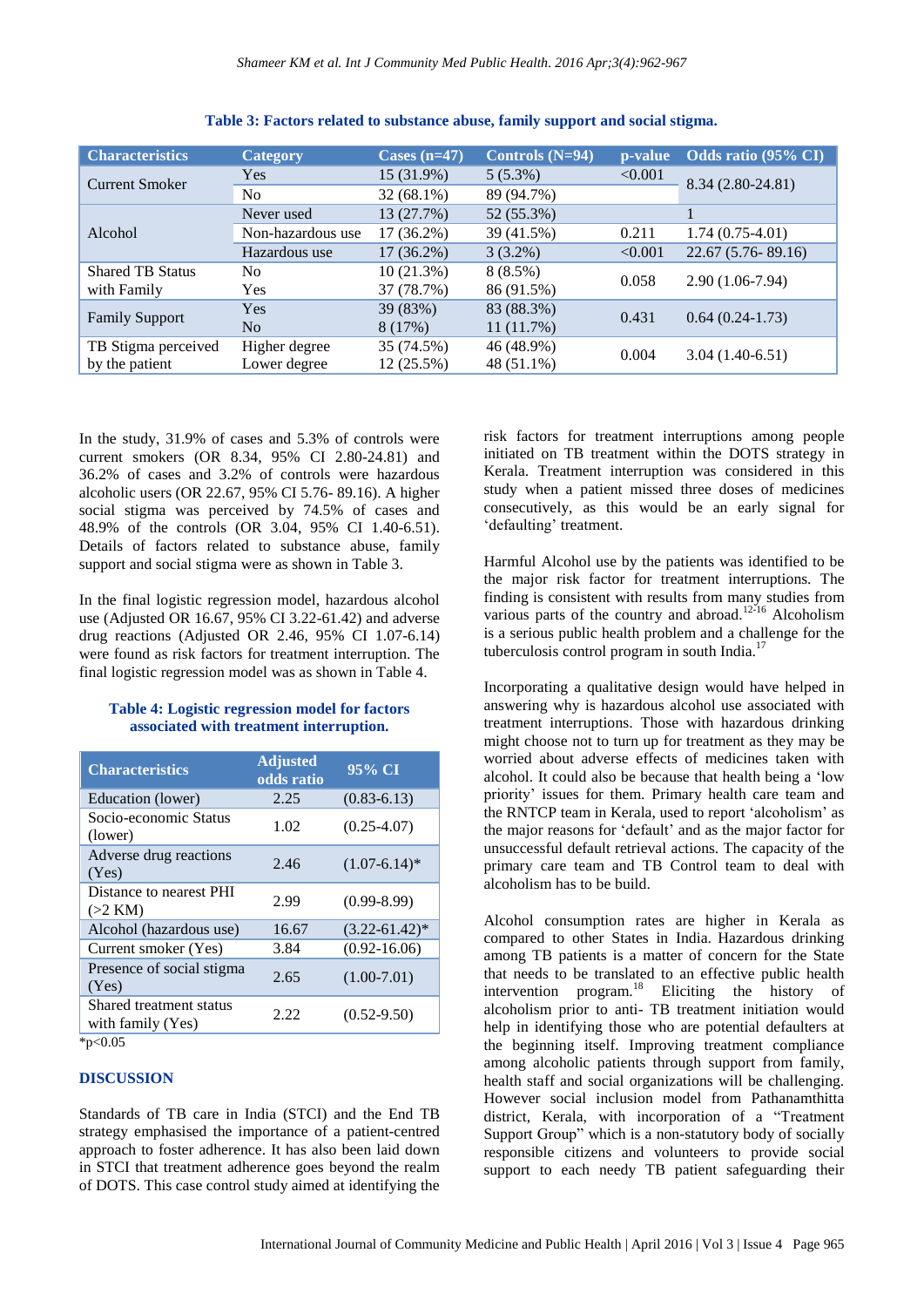dignity and confidentiality by ensuring access to social welfare programs, empowering the patient for making decision to complete treatment successfully, has reduced the lost to follow up rates to near zero among new smear positive cases.<sup>19</sup> Is this strategy useful for dealing with lost to follow up among hazardous alcoholic users in other areas need to be experimented.

There is no formal intervention in place in the country for TB patients with hazardous alcohol use. A study from Russia reported successful introduction of the AUDIT to screen TB patients for alcohol use disorder, established referral algorithms, and hired additional staff to integrate alcohol use disorders management in TB services. $20,21$  A recent study that assessed the feasibility of integrated alcoholism–tuberculosis treatment and care suggested the immediate need in India. $^{22}$ 

Adverse Drug Reactions (ADR) is known risk factors for treatment interruption and default from TB treatment.<sup>23-25</sup> Frequently reported minor side effects could be dealt with proper instructions on drug consumption, reassurance to patients and prompt symptomatic treatment before it leads to default.

The study could not identify any health system related factors as the risk factors for treatment interruption. This could be due to the well-functioning integrated RNTCP activities with a comparatively stronger general health system in place. It could also be due to the lack of power due to a smaller sample size to study many of the possible risk factors. The presence of alcoholism as a strong risk factor would have masked the effects of other factors during the multivariate analysis.

Recall, reporting and interviewer bias would have affected the study results. We have taken all possible measures to avoid the bias. The information was collected by the investigator using a structured questionnaire and the interview techniques were standardised. We were prospectively following the TB cohort to identify treatment interruptions at the earliest and interview was conducted at the earliest possible dates. This would have minimised the recall bias. The element of bias involved with self-reported information, especially on alcohol use cannot be ruled out. Residual confounding may remain. The study was under powered due to smaller sample size to study many of the risk factors including social stigma. Being done in a community based setting, robust and validated tools used for interviews and the designs itself are the strengths of the study.

#### **CONCLUSION**

To summarise, hazardous use of alcohol to a major extent and adverse effects to drugs to some extent are identified as the potential risk factors for treatment interruptions among the people with TB initiated on Category 1 DOTS regimen in Kollam district, Kerala, India. Alcohol use disorder and hazardous drinking among TB patients is a matter of concern that needs to be translated to an effective intervention program.

#### **ACKNOWLEDGEMENT**

Dr Shibu Balakrishnan, WHO Consultant (TB), Dr Aneesh Junior consultant, DTC Kollam. Senior Treatment supervisors, TB Health Visitors , lab staffs , Medical Officers and Multipurpose health workers at Primary Health Centres and DOT providers of Kollam district.

*Funding: No funding sources Conflict of interest: None declared Ethical approval: The study was approved by the Institutional Ethics Committee*

# **REFERENCES**

- 1. World Health Organisation. Global Tuberculosis Report.Geneva. WHO. 2015
- 2. Burman WJ, Cohn DL, Rietmeijer CA, Judson FN, Sbarbaro JA, Reves RR. Nonadherence with directly observed therapy for tuberculosis. Epidemiology and effect on the outcome of treatment. Chest. 1997;111:1168-73.
- 3. Paramasivan CN, Venkataraman P. Drug resistance in tuberculosis in India. Indian J Med Res. 2004;120:377-86.
- 4. Babiarz KS, Suen S, Goldhaber-Fiebert JD. Tuberculosis treatment discontinuation and symptom persistence: an observational study of Bihar, India"s public care system covering >100,000,000 inhabitants. BMC Public Health. 2014;14:418.
- 5. Vijay S, Kumar P, Chauhan LS, Vollepore BH, Kizhakkethil UP, Rao SG. Risk Factors Associated with Default among New Smear Positive TB Patients Treated Under DOTS in India. Pai M, ed. PLoS ONE. 2010;5(4):e10043.
- 6. Sarpal SS, Goel NK, Kumar D, Janmeja AK. Reasons for interruption of anti-tubercular treatment among the retreatment patients in category II of RNTCP in Chandigarh, north India. Indian J Tuberc. 2014;61(2):121-8.
- 7. Thankappan KR, Valiathan MS. Health at low costthe Kerala model. The Lancet. 1998;351:1274-5.
- 8. Kumar S, Radhakrishna, Chadha VK. Prevalence of tuberculous infection among school children in Kerala. Indian J Tuberc. 2009;56:10-16.
- 9. World Health Organisation. The Alcohol Use Disorders Identification Test. Guidelines for Use in Primary Care. WHO. Geneva. 2001.
- 10. World Health Organisation. Diagnostic and treatment delays in Tuberculosis. WHO. 2006. WHO-EM/TDR/009/E
- 11. Oberoi S. Updating income ranges for Kuppuswamy's socio-economic status scale for the